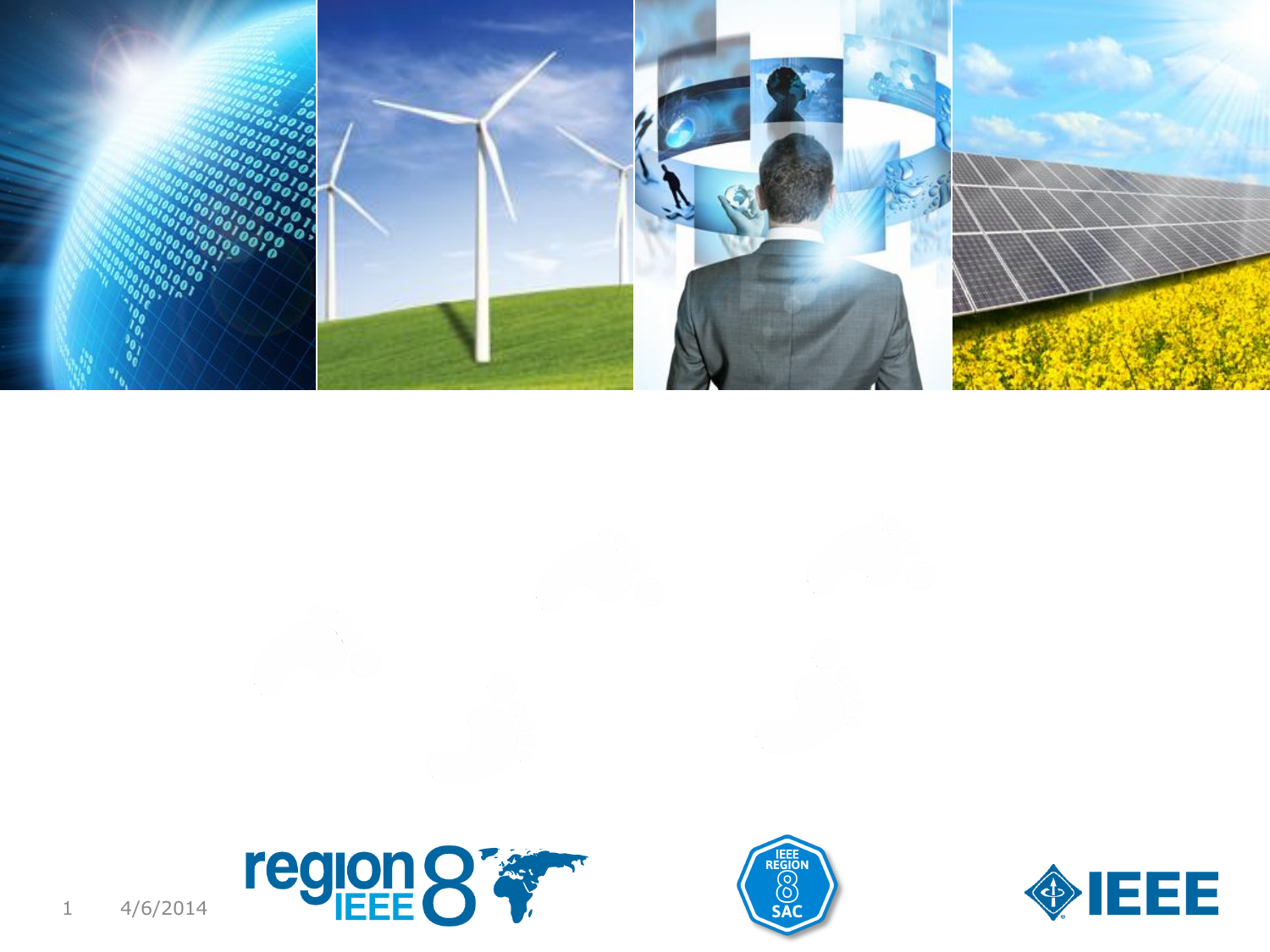## **Awards : 1-February (annually)**

- $\blacktriangleright$ IEEE Student Enterprise Award
- $\blacktriangleright$ Larry K. Wilson Regional Student Activities Award
- $\blacktriangleright$ IEEE Regional Exemplary Student Branch Award
- $\blacktriangleright$ IEEE Outstanding Branch Counselor and Branch Chapter Advisor Award
- $\blacktriangleright$ The Darrel Chong Student Activity Award

## **Competitions:**

- $\blacktriangleright$ 2013 Presidents' Change the World Competition: **31 January**
- $\blacktriangleright$ IEEE Student Branch Website Contest: **22 April (annually)**
- $\blacktriangleright$ IEEEXtreme 24-Hour Programming Competition: **October 2014**

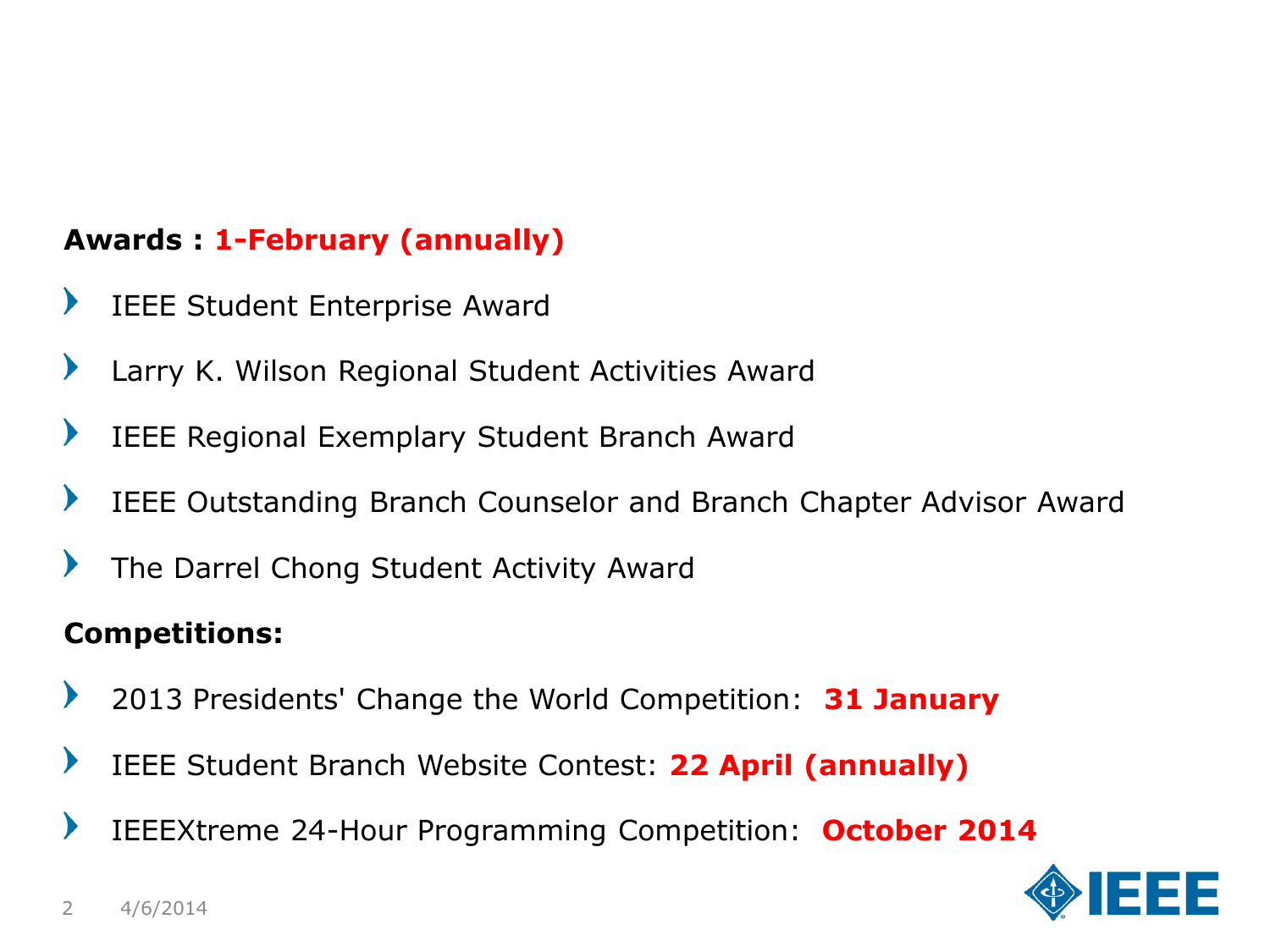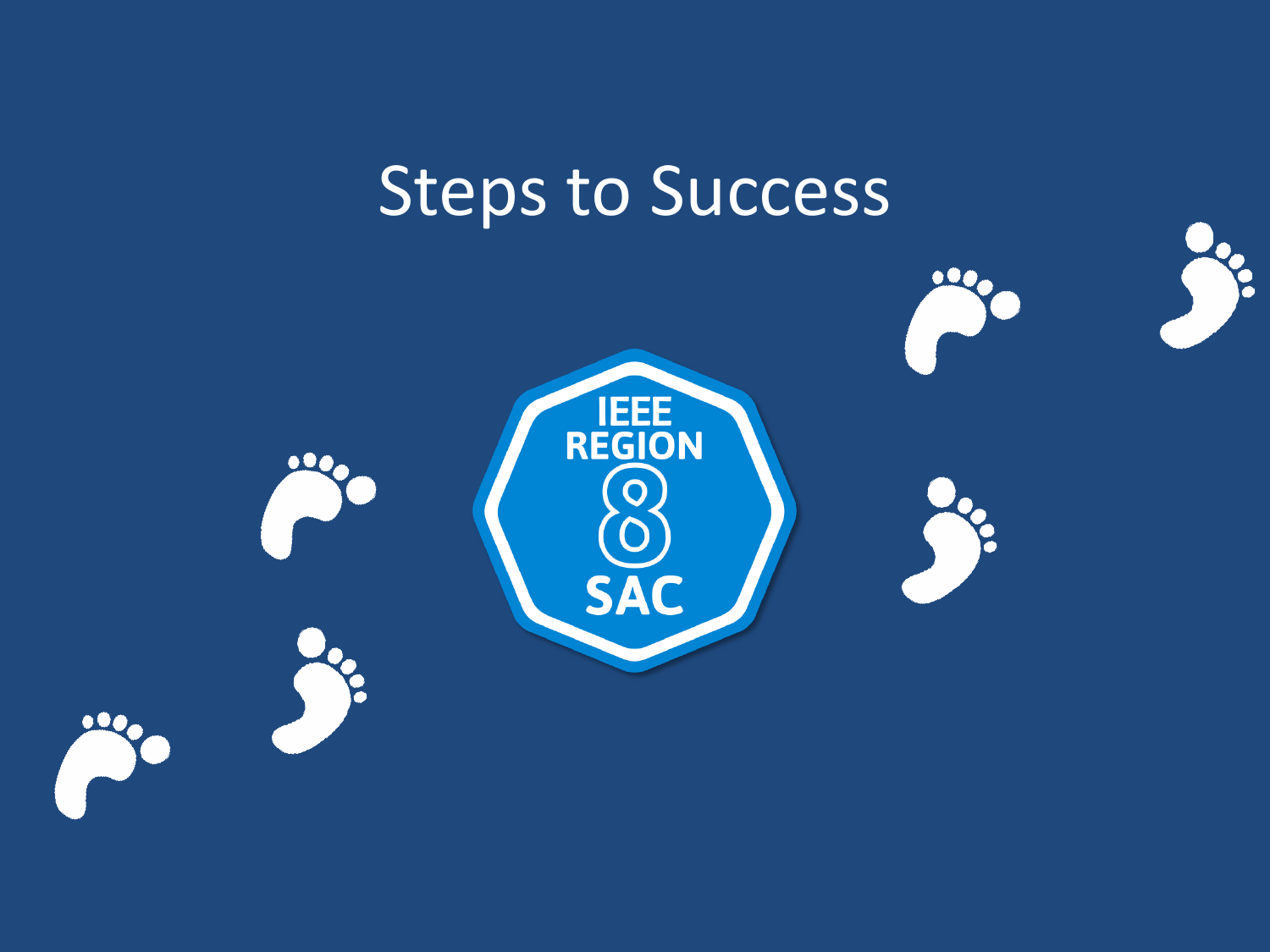**Coordinator:** Piotr Graca

**Official start date:** 3 December 2013

### **Campaign includes:**

- a) Facebook campaign called "Steps to Success"
- b) Updated information on Region 8 Website -> Awards & Contests
- c) Private emails (calls for nominations) sent to SB chairs and counselors
- d) Web Chat Session
- e) IEEE eNotice
- **End date: 31 January 2014**

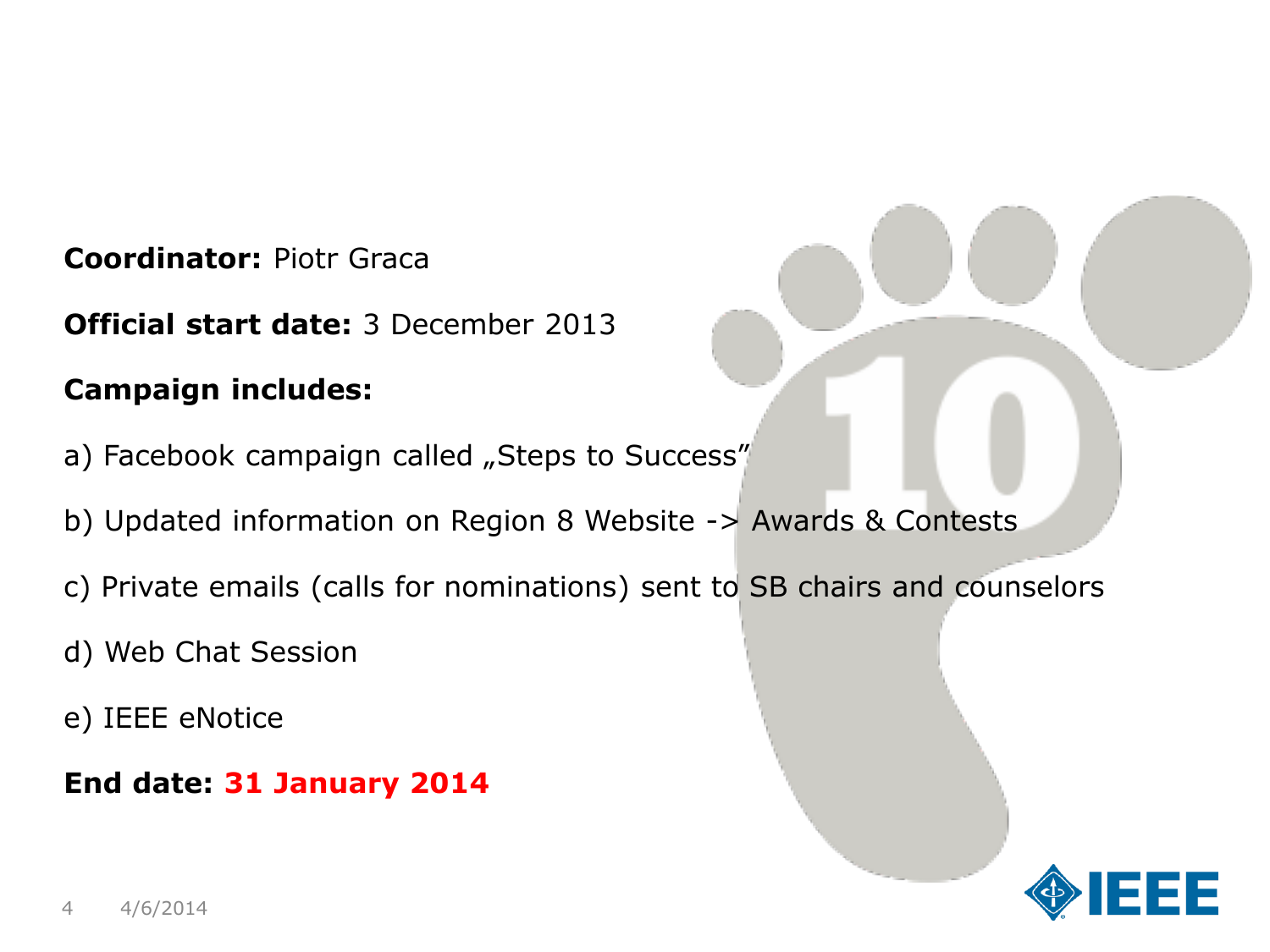# **Facebook statistics** – response to the "Steps to Success" posts



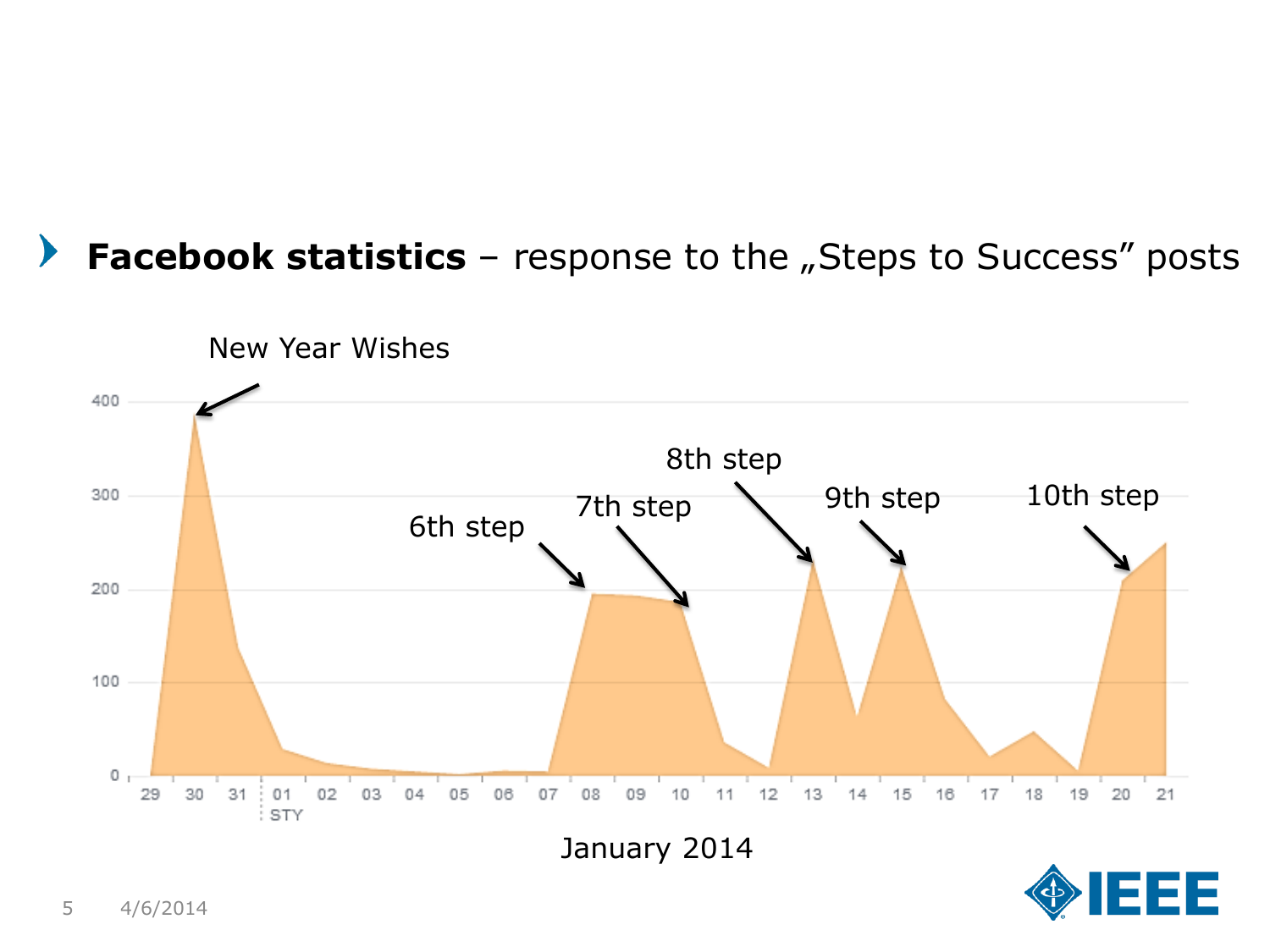#### $\blacktriangleright$ **Bitly statistics** – response to the private e-mails.

| TIME  | sort by<br>Title $(A \rightarrow Z)$                                                             | <b>CLICKS VIA YOUR BITLY LINK</b> |
|-------|--------------------------------------------------------------------------------------------------|-----------------------------------|
|       |                                                                                                  | Past 7 days<br>Total              |
| Dec16 | IEEE - Larry K. Wilson Regional Student<br>www.ieee.org/membership_services/membership/st        | 164                               |
| Dec16 | <b>IEEE</b> - The Darrel Chong Student Activit<br>www.ieee.org/membership_services/membership/st | 148                               |
| Dec16 | IEEE - IEEE Outstanding Branch Counsel<br>www.ieee.org/membership_services/membership/st         | 128                               |
| Dec16 | IEEE - IEEE Presidents' Change the World<br>www.ieee.org/membership_services/membership/st       | 122                               |
| Dec16 | IEEE - IEEE Regional Exemplary Student<br>www.ieee.org/membership_services/membership/st         | 146                               |
| Dec16 | <b>IEEE - IEEE Student Enterprise Award</b><br>www.ieee.org/membership_services/membership/st    | 247                               |

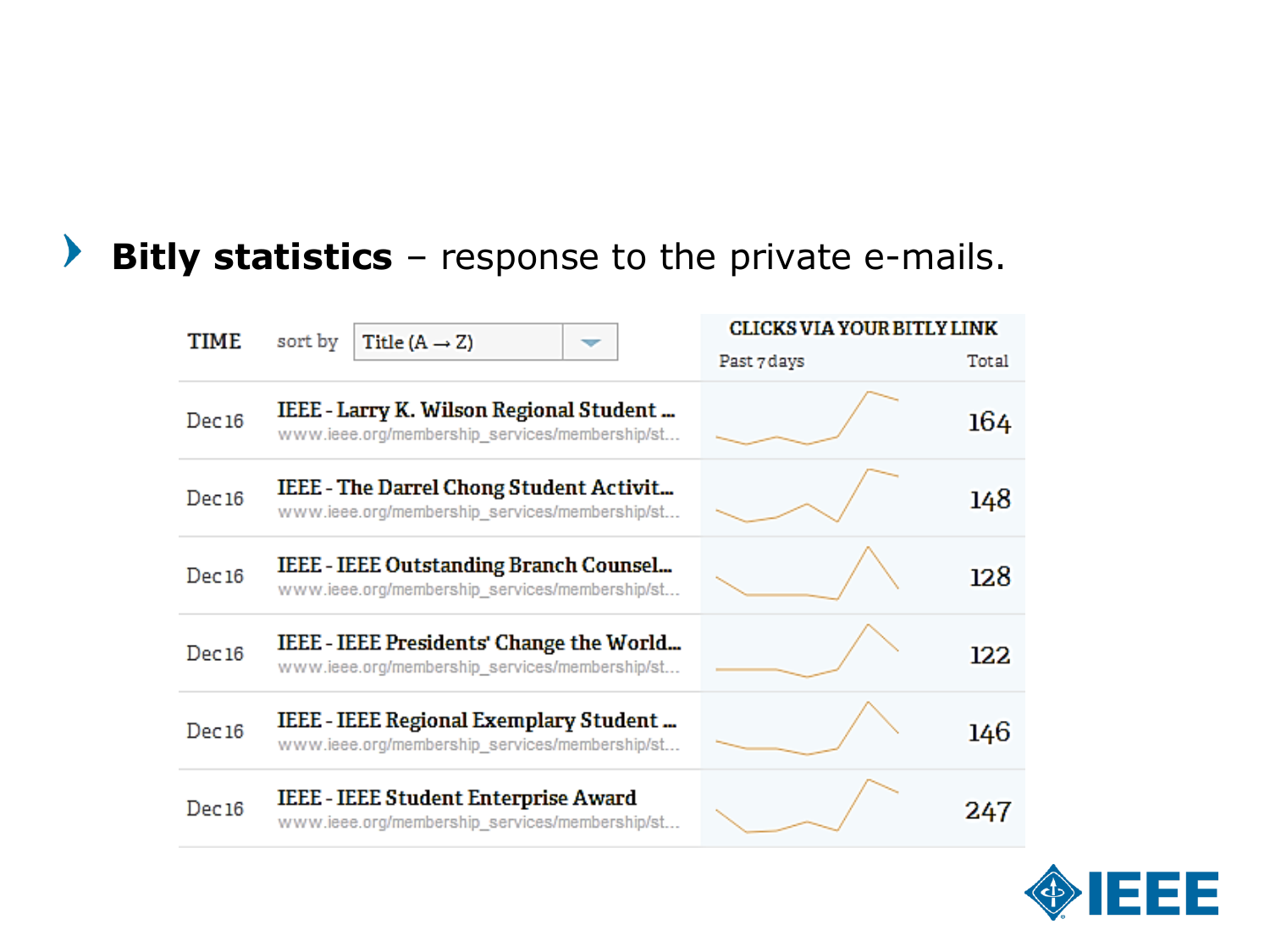

Larry K. Wilson Regional Student Activities Award

IEEE Regional Exemplary Student Branch Award

IEEE Student Branch Regional Website Contest

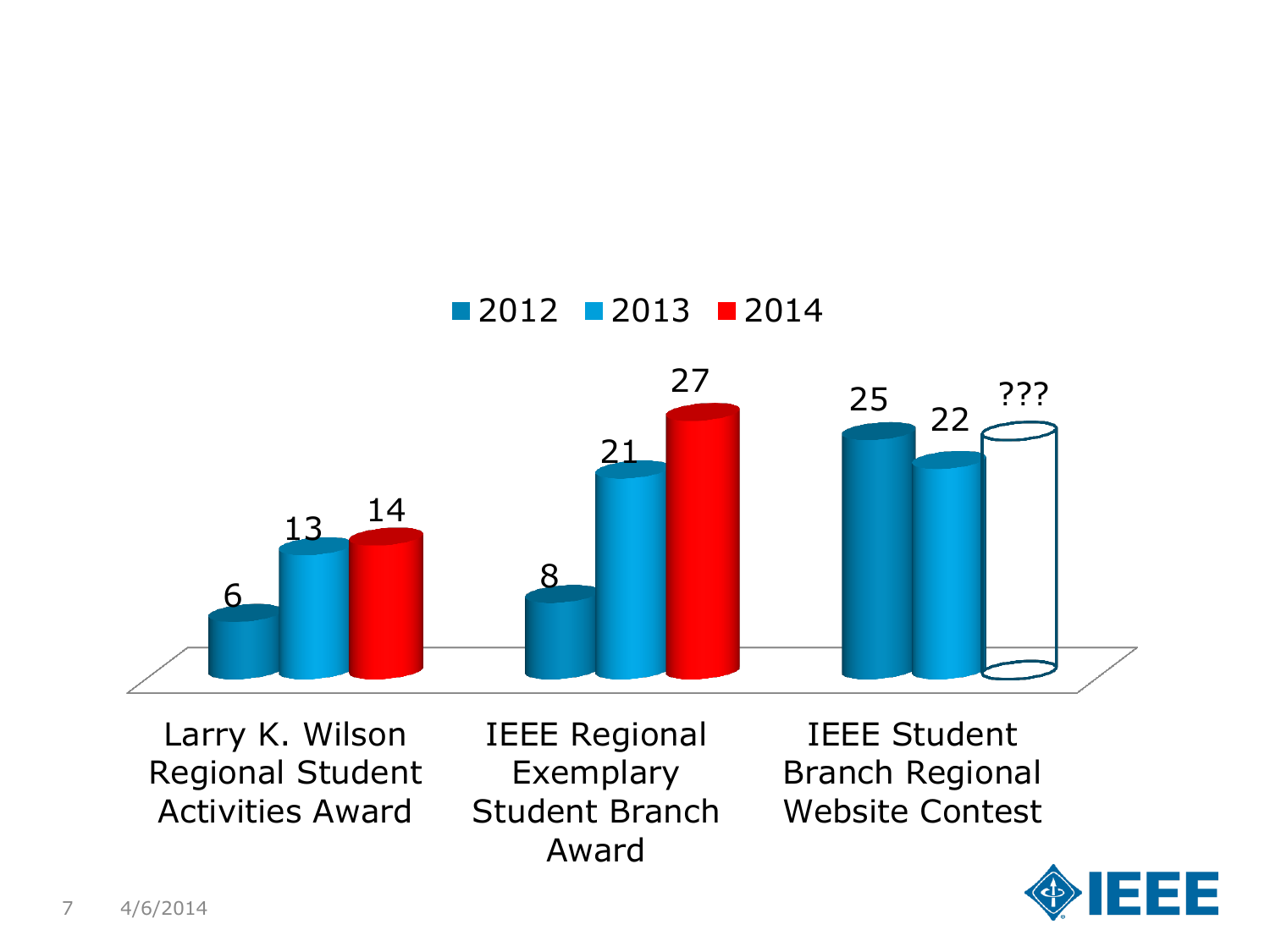

IEEE **Outstanding** Branch Counselor and Branch Chapter Advisor Award IEEE Student Enterprise Award Activity Award The Darrel Chong Student

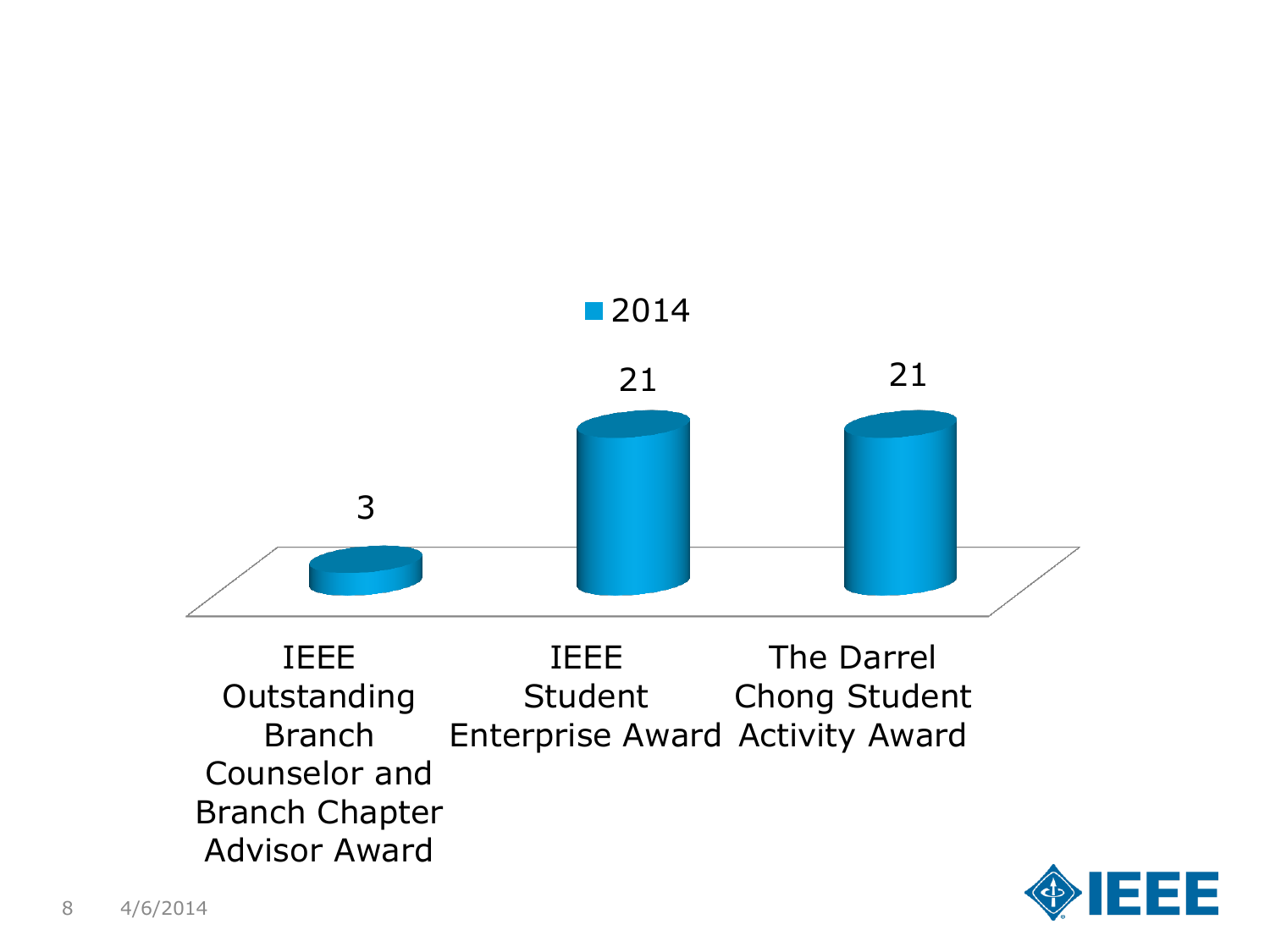

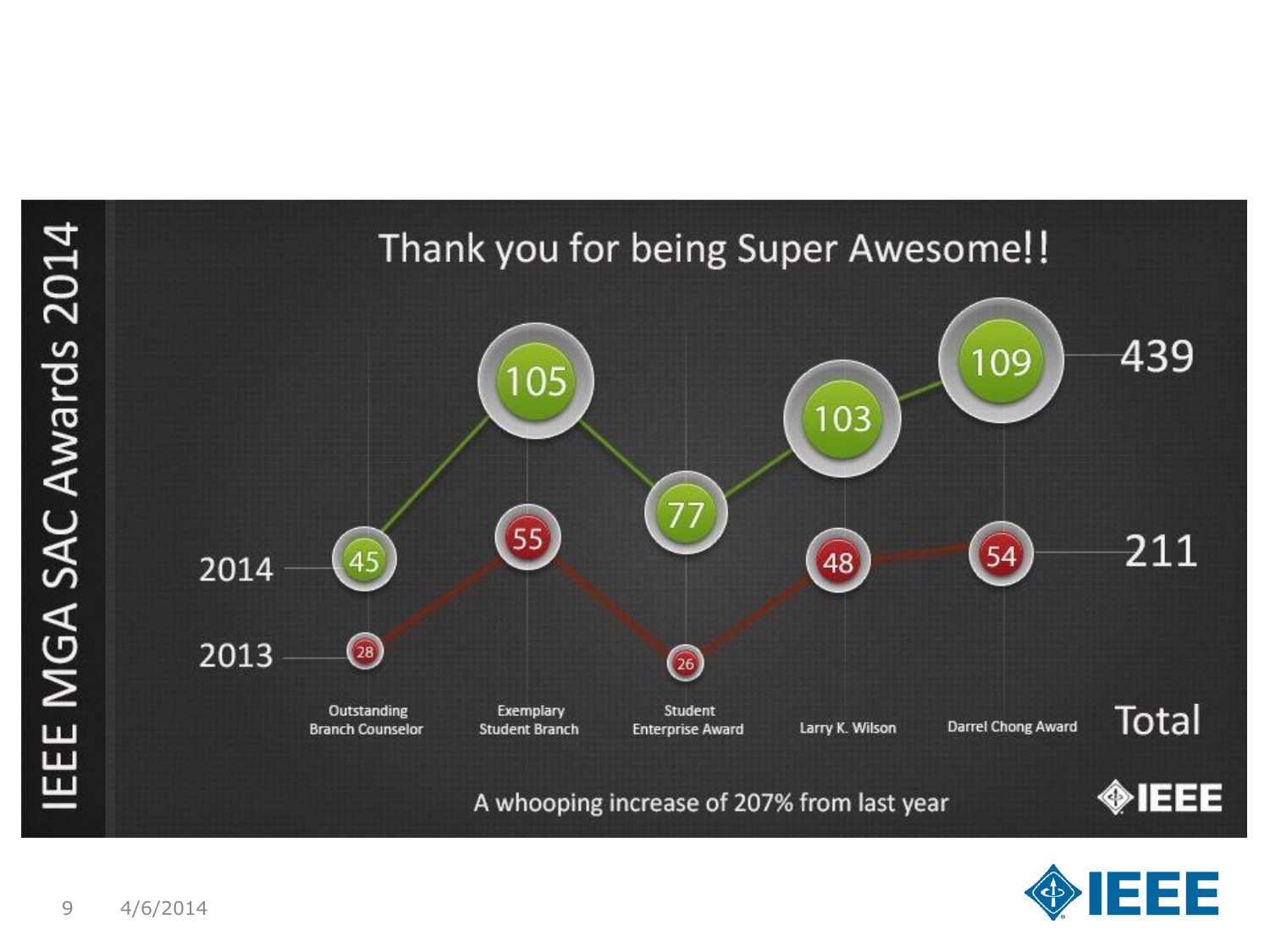







mylEEE PoliEngineer from **IEEE Student Branch of** Politecnico di Milan



WikiAni CrazyCloud from University College Cork **IEEE Student Branch** 



**Automated Evaluation System FOITeam from IEEE Student Branch Zagreb** Croatia